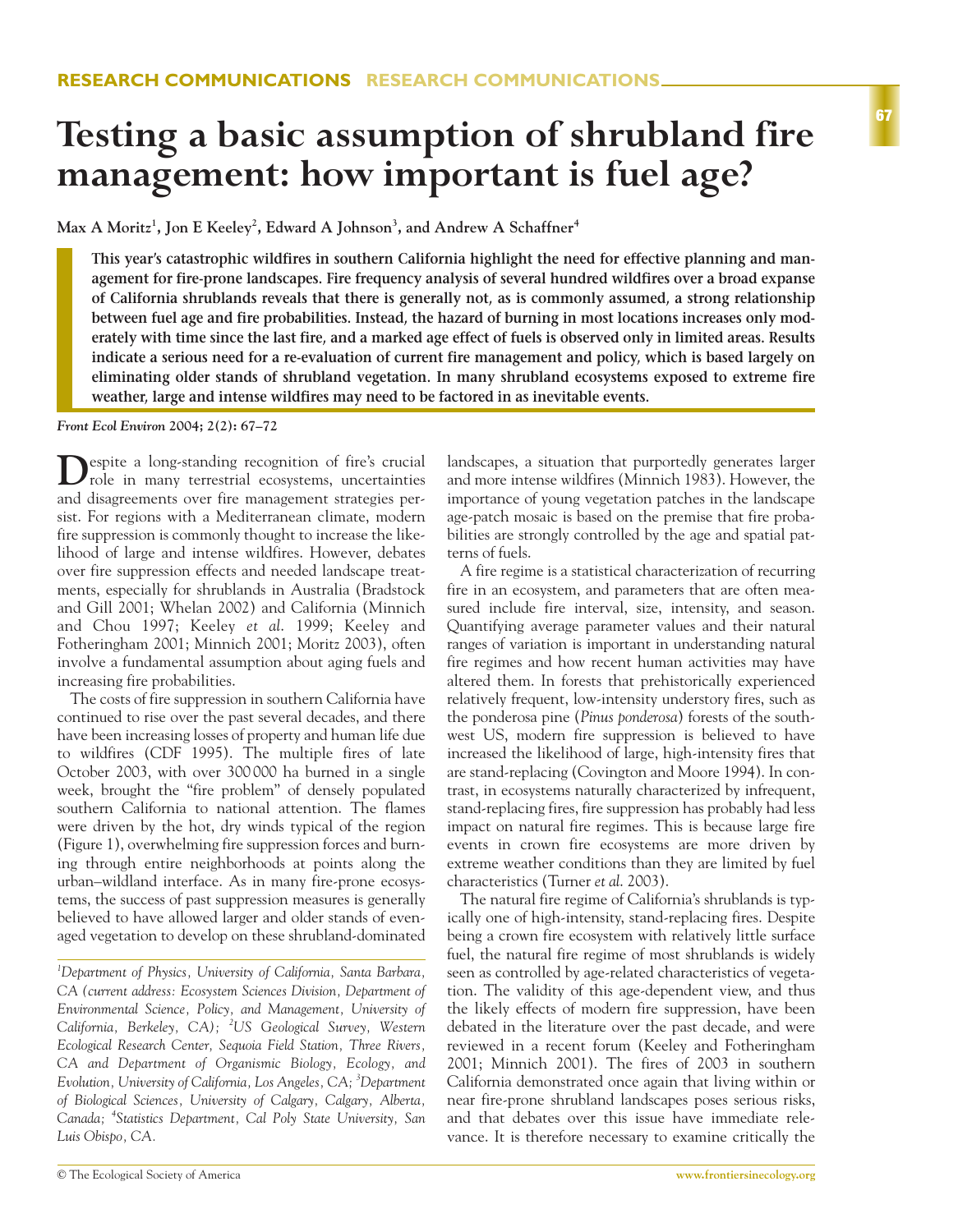

Courtesy of NASA/GSFC

tesy of NASA/GSFC



*Figure 1. Fires in southern California on October 26, 2003. The smoke plumes indicate the direction and strength of the severe Santa Ana winds. The red dots represent actively burning fires, most of which were in shrublands. The study area (see Figure 2) includes the region shown here and extends north approximately 100 km.*

assumption of age dependency in controlling shrubland fire regimes, since it is the basis of many fire management activities in these ecosystems. Here we synthesize and reanalyze previously published data from both sides of the

debate to quantify the relationship between stand age and the hazard of burning (Johnson and Gutsell 1994) in shrublands. If shrubland fire regimes are strongly affected by age patterns of fuels, this control should be evident in historical fire data.

# **Methods**

#### *Study area*

The fire data utilized here encompass the full range of shrubland-dominated landscapes in coastal central and southern California, consisting of mapped fire histories from ten different units of analysis (Figure 2). These shrubland landscapes extend southwards from Monterey County, past the US–Mexico border, representing approximately 500 km of latitude, and gradients in precipitation, growing season, ecological communities, and land use. Each fire history represents tens of thousands of hectares burned, hundreds of fires, and periods of record ranging from about 50 to 85 years. The study area is restricted to coastal scrub- and chaparral-dominated shrublands, based on mapped vegetation types. Vegetation data (Figure 2) are from the California Gap Analysis Project (Davis *et al*. 1998), with the exception of shrublands south of the US–Mexico border (Minnich and Chou 1997).

To test the assumption of age dependency, we examined previously published fire data for subregions of Los Padres National Forest (LP) (Moritz 2003), the Santa Monica Mountains National Recreation Area (SM) (Polakow *et al*. 1997), southern California (SCA), and northern Baja California (BCA) on either side of the US–Mexico border (Minnich and Chou 1997). All subregions are spatially distinct units of analysis, with the exception of SM, which is analyzed by shrubland vegetation type.

### *Quantifying hazard*

If factors related to fuel age acted as a strong control on fire probabilities, this would be evident in the amounts and frequencies of burning through different age classes of vegetation. One method for evaluating age effects in fire interval data is through fire frequency analysis, commonly based on fire history maps that record time since fire (ie stand ages) or sequential patterns of burning on a landscape (Johnson and Gutsell 1994). Hazard functions, which reflect how the probability of fire changes with the age of fuels, can then be derived by fitting a flexible, generalized Weibull model to fire interval probability distributions. This function is also known as the "instantaneous



*Figure 2. Location of study area and extent of shrublands. Sites consist of subregions of Los Padres National Forest (LP), the Santa Monica Mountains National Recreation Area (SM), southern California above the US–Mexico border (SCA), and northern Baja California below the US–Mexico border (BCA). A non-shrubland portion of LP (north of unit LP\_E) is not included in analyses described here. SM data are divided into three separate types by dominant shrubland classification (SM\_CCH, SM\_CSC, and SM\_MCH represent data for chamise chaparral, coastal scrub, and mixed chaparral areas, respectively), while other study areas are spatial subregions.*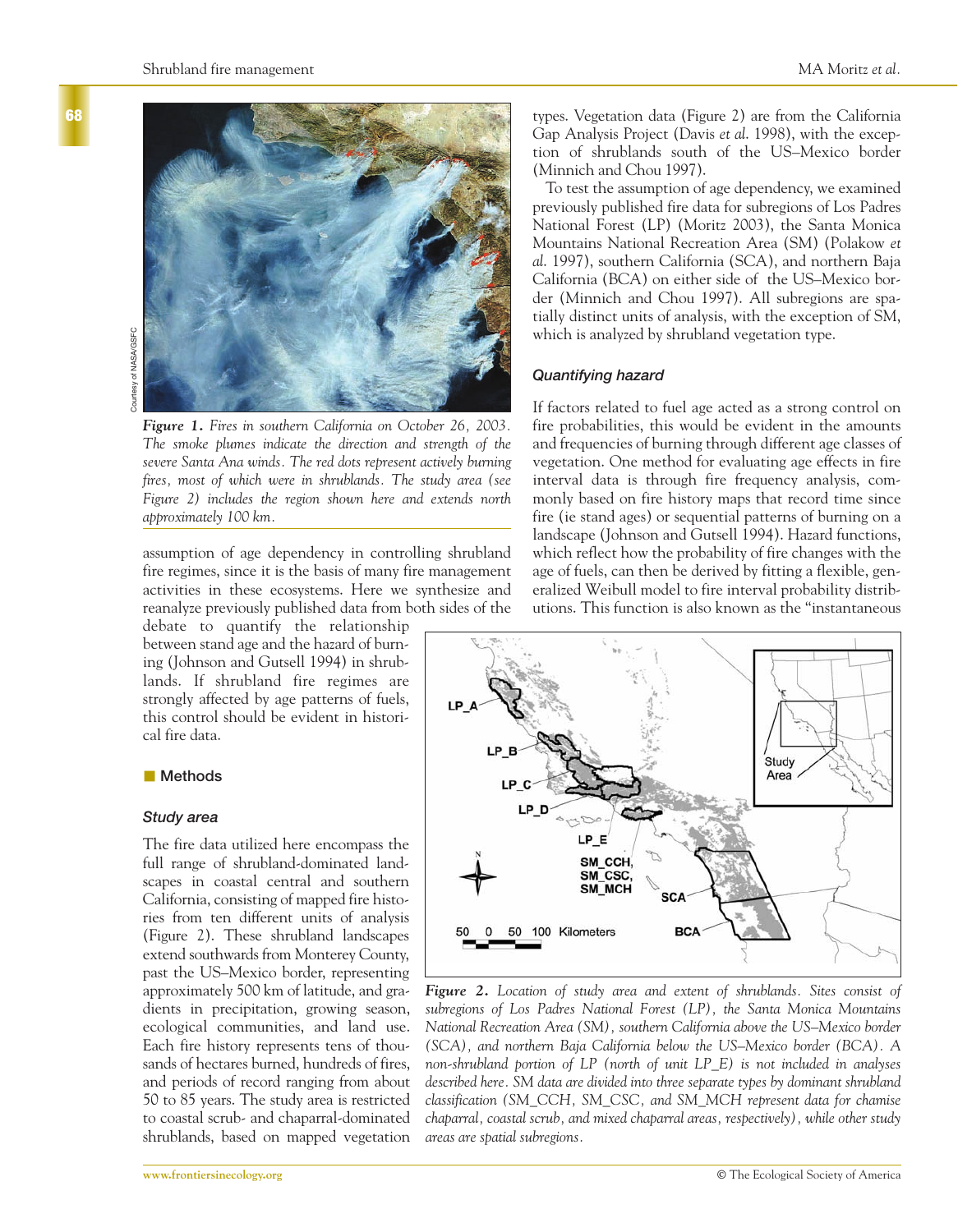death rate" or the "moment of mortality" in survival analysis. The hazard of burning  $\lambda(t)$  typically involves two estimated parameters and takes the form:

$$
\lambda(t) = \frac{ct^{c-1}}{b^c}
$$

where *t* is time since the last fire in years. The two estimated parameters in the Weibull model include the scale parameter *b*, related to the expected interval between fires, and the shape parameter *c*, which captures how the hazard of burning changes with time since the last fire. If hazard does not change with time since fire, this is reflected by shape parameter  $c = 1$ . Higher values reflect increasing fire hazard with the age of fuels. Values of  $1 < c$ < 2 reflect a hazard that grows at a diminishing rate (*t* is raised to a power less than 1), while *c* = 2 indicates a linear increase in hazard of burning with time. As shape parameters become increasingly larger than 2, they reflect increasingly steep growth in hazard rates for older age classes of fuels (exponential growth). Thus, hazard functions provide a simple test for the assumption that fires are constrained by the age patterns of fuels.

The fire frequency analyses presented here are all areabased and employ the same general approach to hazard analysis, although they reflect minor differences in data sources and statistical methods. Fire interval distributions for LP regions were generated from overlapping fire events for 1911–1995 (Moritz 2003). Fire interval data were not

available for SM, but Weibull parameter values were obtained from estimates based on overlapping fire events for the years 1925–1998 (Polakow *et al*. 1997). Fire interval distributions for SCA and BCA were based on timesince-fire maps as of 1971, and limited to nine age classes extending back to about 1920 (Minnich and Chou 1997). Weibull parameters for all regions were obtained through maximum likelihood estimation and were based on historical fire patterns. Statistical model fitting accounted for censored distributions (ie truncated in time) only in the case of SM (Polakow *et al*. 1997).

# **Results**

Based on visual inspection of fire interval data (Figure 3), most of our study areas did not appear to exhibit a strong age effect of fuels. If there was a marked age effect then one would expect sigmoidal curves; in other words, these distributions should show relatively flat slopes in the initial decades after a fire, and much steeper slopes in medium-aged fuels, as more burning takes place. The only distribution exhibiting a somewhat sigmoidal (S-shaped) form, form was that of region LP\_D (Figure 3). Other distributions exhibited relatively steep slopes in the first few decades, reflecting substantial burning through all of these age classes of fuels (about 25% before age 20). Fire interval distributions also indicated that the majority of burning occurred by a relatively young age (about 50% by age 40), far earlier than the average intervals estimated at roughly



*Figure 3. Cumulative forms of fire frequency distributions from historical data. Subregion LP\_D is the only area exhibiting a relative lack of burning in young age classes and a notable increase (a sharp steepening in slope) after about the first two decades.*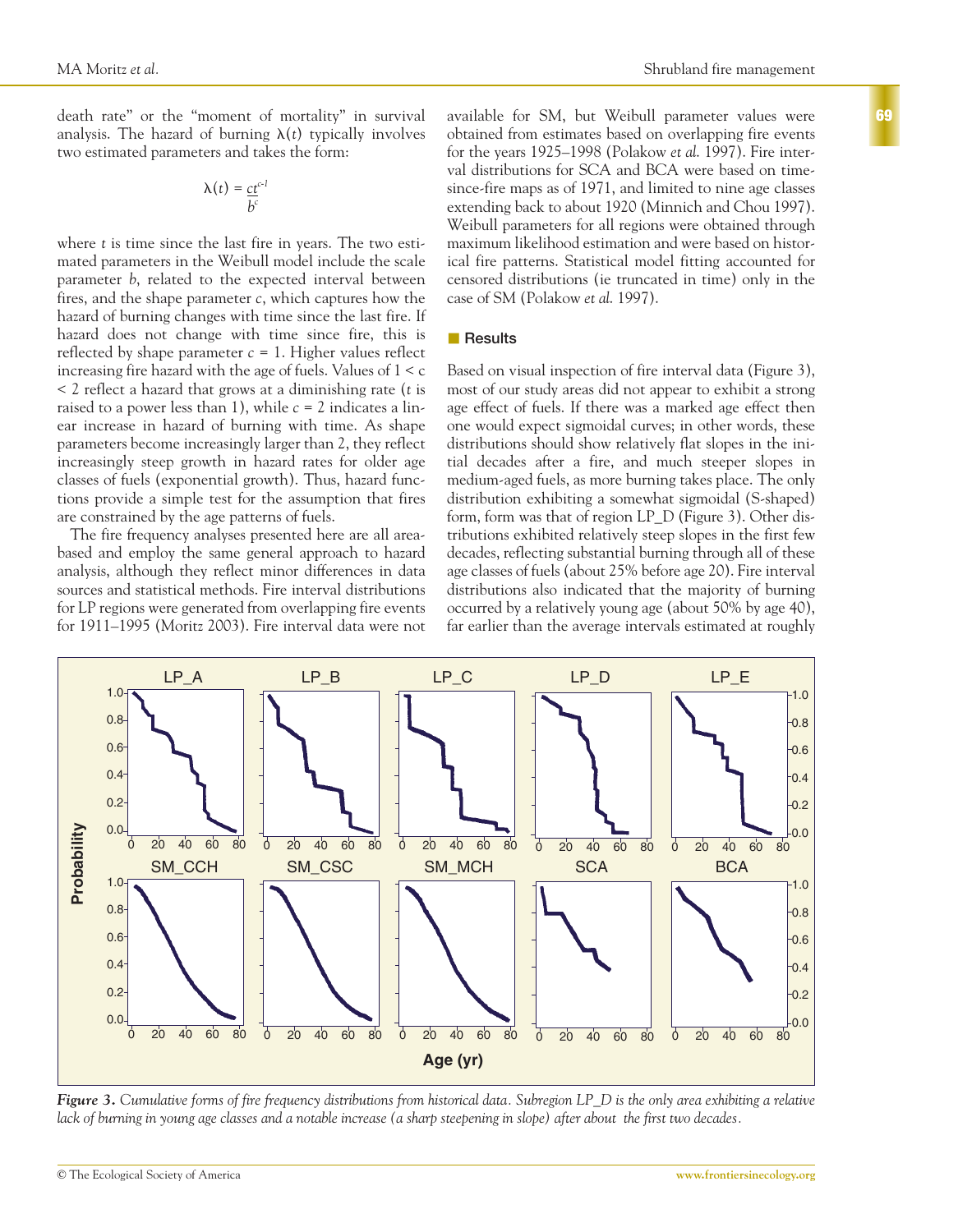70 years for some shrublands (Minnich and Chou 1997). Estimated hazard functions (Figure 4) confirmed the visual interpretation of fire frequency distributions, and provided a yardstick for a more quantitative comparison (see Table 1 for fitted parameter values). Shape parameters from all but one of the ten sites reflected a minimal effect of stand age; they were either not significantly different from 1 (ie completely independent of age) or fell roughly into the range  $1 < c < 2$ . For example, the mean hazard of burning for most shrubland regions (all curves in Figure 3 excluding  $LP$ <sub>D</sub>) is  $\sim$  2.4% in year 20, while by age 60 it has only grown to  $~1.9\%$ . Thus, instead of increasing sharply with age, the majority of shrublands exhibited a hazard of burning near a constant rate (about 2.7% per year) or not far above it. Historical fire patterns and quantitative measures of hazard therefore refute the common assumption that fire probabilities in shrublands are strongly driven by vegetation age, and that large fires are necessarily caused by a buildup of older fuels.

# **Fire weather conditions**

Across our ten sites, one stands out as distinct from the others. At the western end of the Santa Ynez Mountains, subregion LP\_D is bordered by the Santa Ynez River to the north and by the coastal plains near the city of Santa Barbara to the south (Figure 2). Unlike most sites in the study, this area showed a more marked increase in fire

**Table 1. Maximum likelihood estimates for Weibull model parameters. Units of analysis are arranged approximately north to south (Figure 2). Scale parameter** *b* **is in years. Most areas exhibit shape parameter** *c***, a quantitative measure of age effect, roughly in the range 1 <** *c* **< 2. Numbers in parentheses indicate 95% confidence intervals for parameter estimates, except where indicated.**

| <b>Study</b><br>area | <b>Scale</b><br>parameter <i>b</i> | <b>Shape</b><br>parameter c |
|----------------------|------------------------------------|-----------------------------|
| LP A                 | 41.4 (40.9, 41.9)                  | 1.94 (1.90, 1.99)           |
| LP B                 | 38.9 (38.5, 39.4)                  | 1.70(1.67, 1.73)            |
| LP C                 | 33.5 (33.0, 34.0)                  | $1.56$ (1.53, 1.60)         |
| LP D                 | 39.5 (39.3, 39.8)                  | 3.33(3.23, 3.43)            |
| $LP_E'$              | 41.5(41.1, 41.9)                   | 2.06(2.01, 2.11)            |
| SM_CCH <sup>2</sup>  | 35.3 (32.8, 38.1)                  | $1.45$ (1.35, 1.55)         |
| SM_CSC <sup>2</sup>  | 29.4 (27.4, 29.7)                  | 1.16(1.11, 1.21)            |
| SM_MCH <sup>2</sup>  | 40.3 (38.4, 42.6)                  | $1.42$ (1.28, 1.56)         |
| <b>SCAI</b>          | 62.9 (49.6, 76.2)                  | 0.79(0.60, 0.98)            |
| <b>BCA</b>           | 53.1 (49.2, 57.0)                  | $1.23$ (1.07, 1.39)         |

'Confidence intervals for LP\_E and SCA show shape parameters to be nearly indistinguishable from  $1 < c < 2$ . In the case of SCA,  $c \approx 1.2$  if the youngest age class is omitted from parameter estimation; this is an indication of minimal age effect very close to that of neighboring BCA, as would be expected. <sup>2</sup>Intervals reflect 90% confidence values.



*Figure 4. Change in hazard of burning over time. All study areas but one show minimal increases in hazard over time. Region LP\_D, located near Santa Barbara, is the only one exhibiting a marked increase as fuels get older; a relatively high value of shape parameter* c *= 3.33 reflects this trend.*

hazard in older age classes of fuels. By age 60, the hazard of burning here was 300–500% higher than the other shrubland landscapes analyzed (Figure 3). We do not know why this site exhibits a stronger age effect, but a number of factors need further investigation: (1) early successional species composition and growth rates here may result in less hazardous conditions during years immediately following a fire; (2) this area abuts the highly urbanized Santa Barbara region, so a better developed fire-fighting infrastructure may have resulted in fewer fires and/or earlier fire detection over the period of record; (3) topographically, this area is bounded by potential barriers to fires coming out of the north and east; and (4) the east–west alignment of local mountain ranges appears to act as a barrier to the development of certain extreme fire weather conditions.

We suspect that regional differences in extreme fire weather are at least partially responsible for the stronger age effect observed in LP\_D. Throughout most of southern and central California, "Santa Ana" wind conditions are a form of extreme fire weather that can generate very large blazes. These can last for several days, involve gusts exceeding 100 kph, and are associated with relative humidities below 10%. One or more episodes of these foehn winds (warm, dry winds heated by adiabatic compression) occur every autumn across extensive portions of the state (Schroeder *et al*. 1964). During such events, fire may spread through all age classes of fuels, because the importance of age and spatial patterns of vegetation diminishes in the face of hot, dry winds (Bessie and Johnson 1995; Moritz 2003).

These synoptic weather conditions play a less important role in the Santa Barbara region, so the age-related effects of fuels may be stronger as a result. Although temperatures can increase during a Santa Ana event, residents of the Santa Barbara coastal region do not report extreme winds, even when severe conditions are occurring in adjacent regions such as Ventura County. This phenomenon has not been formally studied, but may perhaps be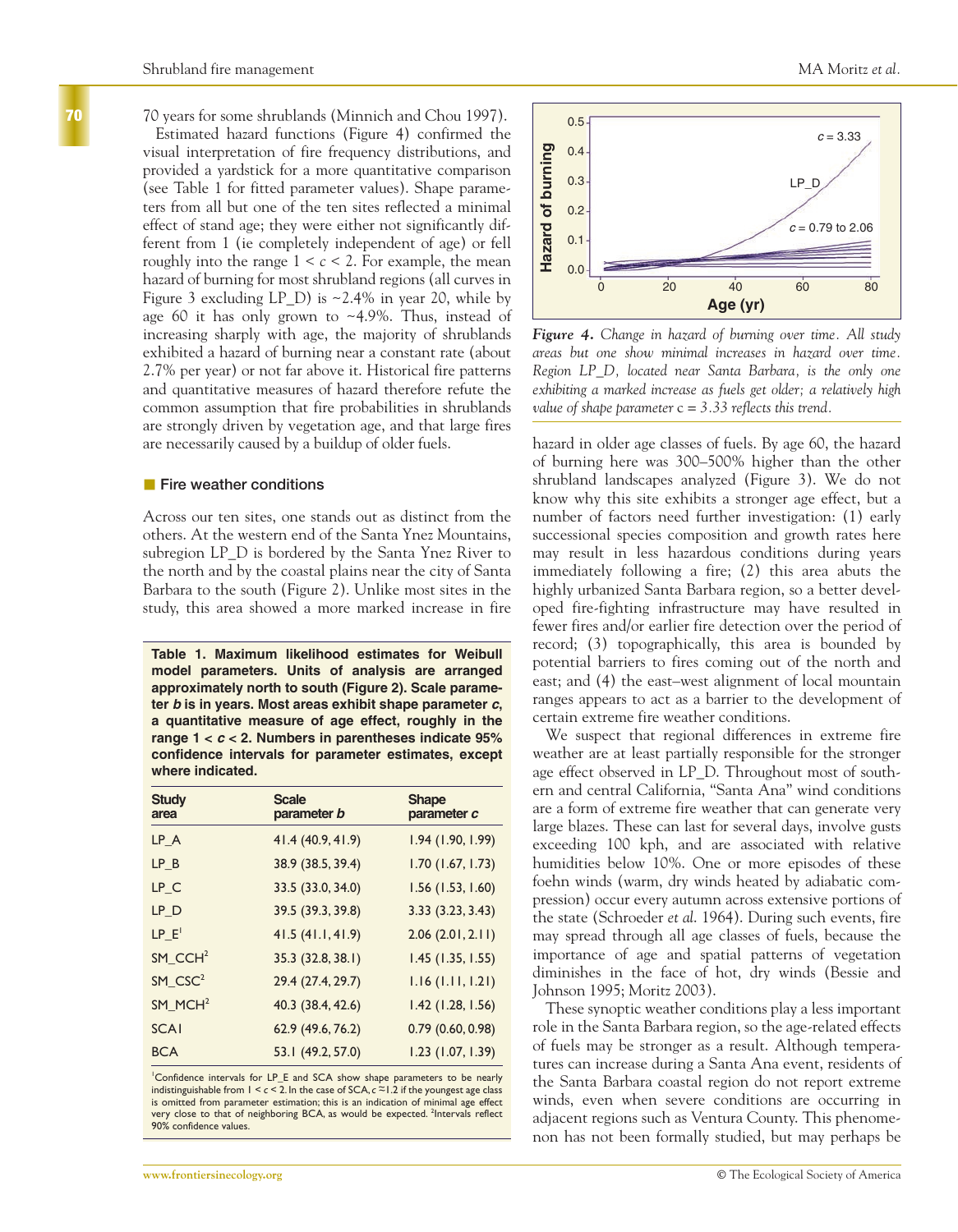**71**

related to a series of local mountain chains that potentially block the formation of Santa Ana winds in coastal Santa Barbara. Examination of weather station data during the Santa Ana-driven fires of 2003 revealed that winds in the Santa Barbara region were indeed much less severe than in other areas (MA Moritz unpublished). Severe fires during the unusual downslope canyon wind condition known as "sundowner winds" have been reported for the Santa Barbara region (Ryan 1996), but these do not pose the same fire danger as Santa Ana winds, because they are typically of shorter duration and localized to a few watersheds.

# **Fire management and planning**

Just as in other crown-fire ecosystems, most of the area burned in California's shrublands is historically due to a small number of fires that burn under extreme weather conditions (Minnich 1983; Moritz 1997; Keeley *et al*. 1999). One might therefore expect most burning to be more dependent on extreme fire weather than on the age and spatial patterns of fuels (Turner *et al*. 2003). Nonetheless, much of the fire management and fire policy seem to be based on a deterministic relationship between the age of vegetation and inherent flammability characteristics. This view follows from trends of biomass accumulation with age in shrubland vegetation.

Although the ratio of dead to live fuels purportedly increases with stand age, recent studies cast doubt on this generalization (Payson and Cohen 1990; Regelbrugge 2000). Regardless of how fuel accumulation and flammability may vary with age, it is not generally acknowledged that there are natural tradeoffs in the importance of shrubland fuel characteristics as weather conditions become more severe. Contrary to popular belief, on most shrubland landscapes these tradeoffs result in extreme fire weather overwhelming the influence of the age and spatial patterns of fuels. This general finding is strikingly consistent over broad spatio-temporal scales and among different fire frequency data types and approaches (see Methods). Our findings are also consistent with another recent study of fire patterns in shrublands of the Los Angeles region (Peng and Schoenberg in press).

It is noteworthy that scenarios of climate change and wildfire in California focus on changes in fuel characteristics, as opposed to potential changes in fire weather patterns (Torn *et al*. 1998; Field *et al*. 1999). Our results indicate that, because characteristics of fuel accumulation do not always control burning probabilities, it should not automatically be assumed that future climates which increase fuel loads will alter fire regimes. Future patterns in the intensity and frequency of extreme fire weather may be a much more important factor in such scenarios.

The lack of a strong age effect of fuels should have major implications for planning and management in many shrubland ecosystems. Our results contradict the widely held belief that large wildfires in California shrublands are the

direct result of unnatural fuel accumulation due to fire suppression. Before modern suppression methods were introduced, extreme weather conditions could have infrequently generated large conflagrations that spread through all age classes of vegetation, just as they do now (Moritz 2003). These findings are important for fire management, because local US Forest Service departments consider prefire fuel manipulations a primary means of dealing with the fire hazard inherent in these shrublands (Conard and Weise 1998). Rotational prescription burning to maintain a landscape mosaic of different age classes is thought to inhibit large fire development; however, the present study suggests that this strategy will be ineffective. Prescription burning in these crown-fire ecosystems also has limitations not experienced in forest ecosystems. It can be ecologically harmful to native species to employ prescription burning in relatively young shrublands before a sufficient seed bank has accumulated to ensure successful regeneration (Odion and Tyler 2002). In addition, prescription fires in older shrublands are limited to weather conditions that minimize the chances that the flames will escape containment (in winter and spring), but these conditions may also inhibit post-fire recovery of vegetation (Keeley 2002).

Although prescription burning and other fuel manipulations should still be useful at strategic locations along the urban–wildland interface, we may need to accept large fires as natural and inevitable events on many shrubland landscapes. Because several of our conclusions parallel those about fire management in Australian shrublands (Bradstock and Gill 2001; Whelan 2002), this study has relevance for many fire-prone regions that are routinely exposed to extreme fire weather. Minimizing losses of life and property will ultimately require a science-based approach that integrates fireproofing of structures, intelligent landscaping, better evacuation preparation, and land use planning that constrains rapidly expanding urban–wildland interfaces.

# $\blacksquare$  Acknowledgments

We thank S Cole, D Odion, and D Sapsis for review and comments on a draft of this paper. MA Moritz was partially supported by a grant from the James S McDonnell Foundation during preparation of the manuscript.

# **References**

- Bessie WC and Johnson EA. 1995. The relative importance of fuels and weather on fire behavior in subalpine forests. *Ecology* **76**: 747–62.
- Bradstock RA and Gill AM. 2001. Living with fire and biodiversity at the urban edge: in search of a sustainable solution to the human protection problem in southern Australia. *J Mediterr Ecol* **2**: 179–95.
- CDF (California Department of Forestry and Fire Protection). 1995. Fire management for California ecosystems. http:// frap.cdf.ca.gov/projects/fire\_mgmt/fm\_main.html. Viewed Dec 12, 2003.
- Conard SG and Weise DR. 1998. Management of fire regime, fuels, and fire effects in southern California chaparral: lessons from